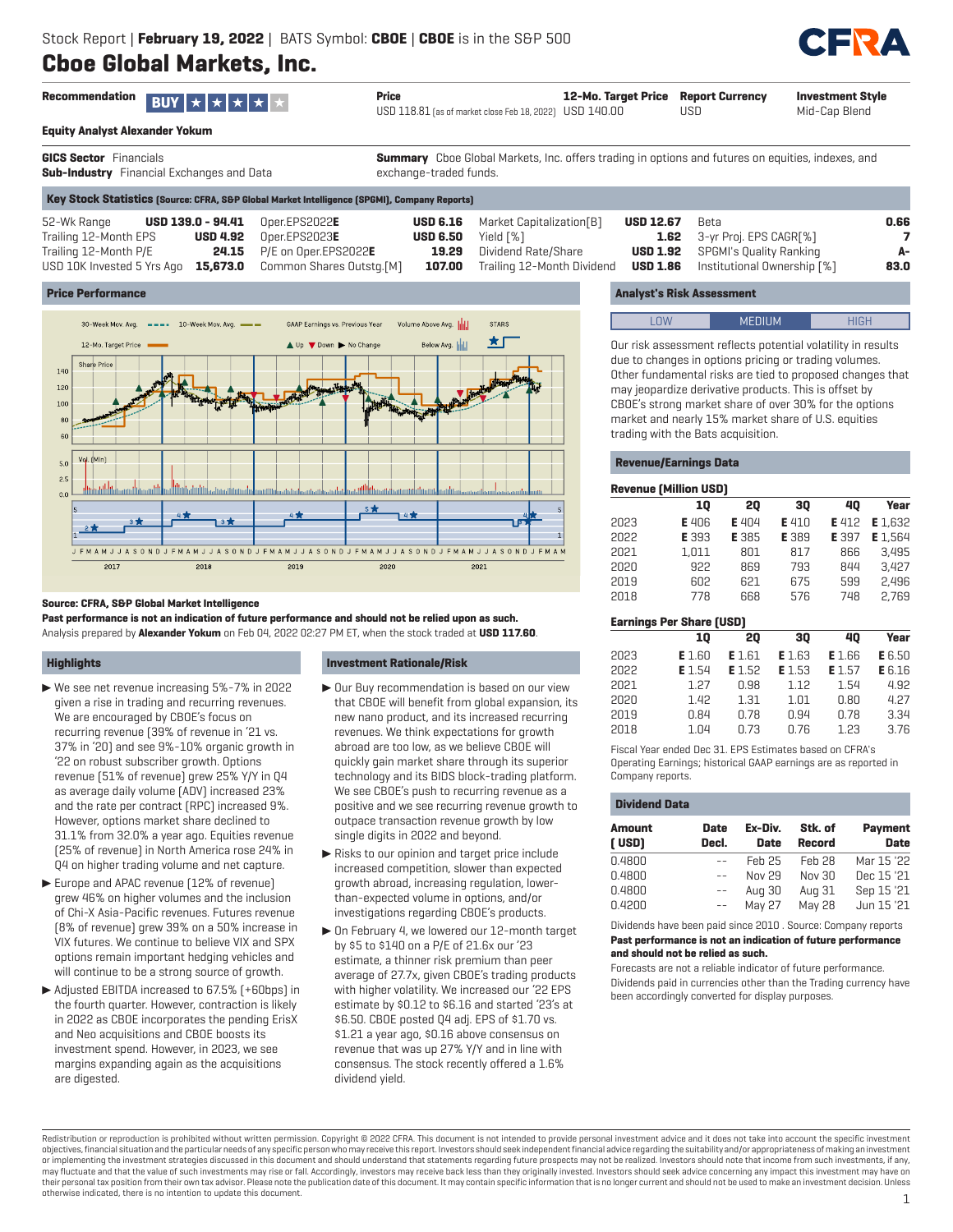

CORPORATE OVERVIEW. Cboe Global Markets (CBOE) is one of the world's largest exchange holding companies and is the second-largest options exchange in the U.S., with over 30% market share, as well as the third-largest stock exchange operator by volume. CBOE offers trading across a diverse range of products, including options, futures, U.S. and European equities, exchange-traded products (ETPs), global FX, and multi-asset volatility products based on the CBOE Volatility Index (VIX Index).

CBOE (formerly the Chicago Board of Options Exchange) was founded in 1973 and became the first marketplace for trading listed options. On June 18, 2010, the Chicago Board Options Exchange converted from a non-stock corporation owned by its members into a stock corporation that is a wholly owned subsidiary of CBOE Holdings.

BUSINESS SEGMENTS. CBOE's business is organized into five segments: 1) Options includes the options exchange business, which includes trading of options on market indexes (including the VIX Index), options on non-exclusive options such as stocks, and options on ETPs; 2) North American Equities includes listed cash equities and ETP transaction services; 3) Futures includes trading of futures on the VIX Index; 4) European Equities; and 5) Global FX.

CBOE's revenue is primarily derived from transaction fees on the contracts or shares traded on its various exchanges. Approximately 70% of operating revenues were generated by transaction fees. These fees are a product of both the volume traded as well as the rate per contract. However, it should be noted that CBOE is diversifying its product mix. CBOE is moving away from its reliance on its VIX & SPX products with just 33% of its revenues coming from these products in Q3 2021 versus 60% in 2016.

COMPETITIVE LANDSCAPE. CBOE is the largest options exchange in the U.S. based on notional value of contracts traded but second in terms of total contract volume. Its market share for all options traded on U.S. exchanges is 31%. It competes with options exchanges operated by Nasdaq (approximately 32% market share) as well as the NYSE (owned by ICE), which has approximately 19% market share, as well as smaller players such as the Miami Exchange (13% market share) and BOX Options (6%). CBOE is number three in U.S. equities market share (with 13% following NYSE and NASDAQ at 18% and 17%, respectively).

CBOE's competitive advantage lies in its proprietary products. Its most popular proprietary products are the SPX options (options on the S&P 500 Index) and VIX options and futures. The VIX was created in 1993 and has become one of the most watched barometers of market volatility, often known as the "fear index." VIX futures began trading in 2004 and VIX options were launched in 2006. CBOE has exclusive right to offer options contracts on the S&P 500 Index, the S&P 100 Index and the S&P Select Sector Indexes as a result of its licensing arrangement with S&P Dow Jones Indices. This exclusive license with S&P is through the end of 2032. CBOE also has exclusive licenses with various FTSE Russell indices, MSCI indices, and the Dow Jones Industrial Average Index.

IMPACT OF MAJOR DEVELOPMENTS. On March 24, 2021, CBOE announced an agreement to acquire Chi-X Asia Pacific (terms not disclosed). The acquisition moves CBOE into the Asia Pacific and cements CBOE as a global player. Chi-X is an alternative market operator and gives CBOE an Australian and Japanese presence. Chi-X Australia (CXA), the country's second-largest securities exchange, has an 18.6% total market share, while Chi-X Japan (CXJ), a leading proprietary trading system for Japanese equities and third-largest equities venue in the country, has a 2.5% lit market share. The acquisition helps diversify CBOE's geographic exposure and increases CBOE's recurring revenue as 67% of its revenue is non transactional.

On February 6, 2019, shares of CBOE plunged more than 10% in one day due to the implosion of various VIXrelated ETPs. While the forced liquidation and nearly total loss of these products were due to their poor structuring and not the VIX contracts themselves, this nevertheless caused investors to re-evaluate the growth prospects for VIX contracts and related products. While CBOE does not disclose the exact amount of its revenue directly tied to its VIX products, it did note that in 2018 nearly 65% of its net transaction fees were generated by futures and index options, of which the "overwhelming majority" were generated by exclusively licensed products and products based on the VIX methodology, such as the S&P 500 Index options and VIX Index options and futures.

On September 26, 2016, CBOE announced an agreement to acquire Bats in a cash and stock transaction valued at approximately \$32.50 per Bats share, or a total of approximately \$3.2 billion, consisting of 31% cash and 69% CBOE Holdings stock, based on CBOE Holdings' closing stock price of \$70.30 per share on September 23, 2016. The acquisition closed on February 28, 2017. Not only has Bats given CBOE the number three position in equity trading in the U.S., but CBOE also acquired Bats' leading proprietary technology, which features very low latency, higher speed, and greater scalability.

FINANCIAL TRENDS. CBOE has ample liquidity, in our view, to meet its product development programs. Previous to the Bats acquisition, CBOE had no debt, but then secured \$1.65 billion in debt to finance the cash portion of the acquisition. Since then, CBOE has kept debt on its balance sheet and as of Q3 2021 had debt of approximately \$1.3 billion. We think CBOE's balance sheet is reasonable at 1.0x net debt-to-EBITDA compared to the peer average of 2.3x. We think CBOE will continue to generate ample cash flow to either reduce debt, return capital return to shareholders, or both.

## **Corporate information**

## **Investor contact**

K. W. Hill (312 786 5600)

#### **Office**

400 South LaSalle Street, Chicago, Illinois, 60605-1023

#### **Telephone**

312 786 5600

**Fax**

N/A

#### **Website**

www.cboe.com

## **Officers**

E. T. Tilly

**Secretary** J. P. Sexton

**Executive VP & COO** C. A. Isaacson

**Executive VP, General Counsel & Corporate** 

**Chairman, President & CEO Chairman, President & CEO** E. T. Tilly

## **Executive VP, CFO & Treasurer** B. N. Schell

**Chairman, President & CEO** E. T. Tilly

## **Senior VP & Chief Accounting Officer**

J. M. Griebenow

## **Board Members**

| A. J. Matturri    | J. E. Sommers    |
|-------------------|------------------|
| E. J. Fitzpatrick | J. J. McPeek     |
| E. S. Sunshine    | J. P. Froetscher |
| E. T. Tilly       | J. P. Ratterman  |
| F. J. Tomczyk     | J. R. Goodman    |
| I. K. Fong        | R. A. Palmore    |
| J. E. Parisi      | W. M. Farrow     |
|                   |                  |

## **Domicile**

Delaware

**Auditor** N/A

#### **Founded** 1973

**Employees** 1,010

**Stockholders** N/A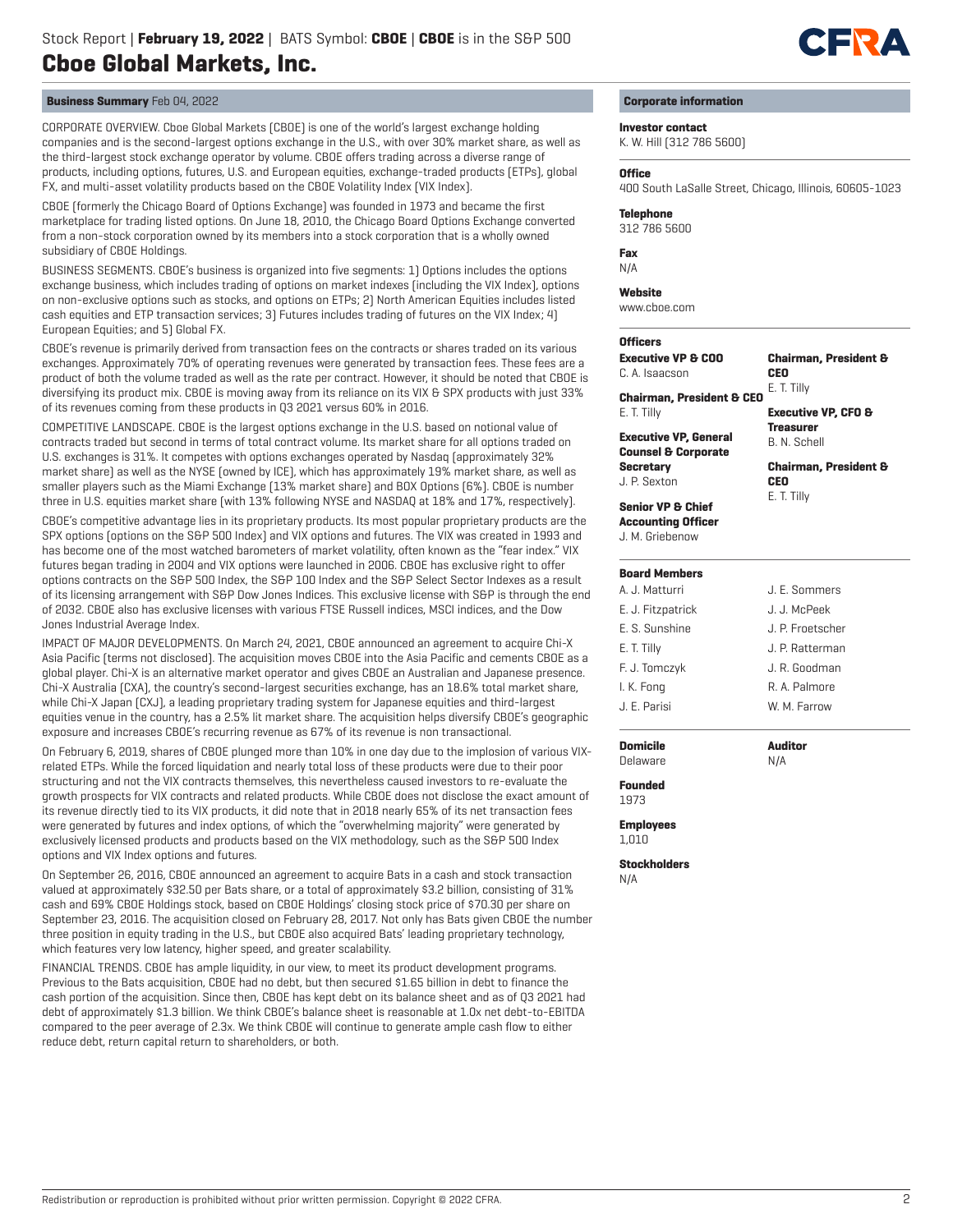

| <b>Quantitative Evaluations</b>       |                |                                                                                                                           |                                                                               |                |                          |                  |  |  |  |
|---------------------------------------|----------------|---------------------------------------------------------------------------------------------------------------------------|-------------------------------------------------------------------------------|----------------|--------------------------|------------------|--|--|--|
| <b>Fair Value Rank</b>                | <b>NR</b>      |                                                                                                                           | P                                                                             | 3              | $\overline{\mathcal{L}}$ | 5                |  |  |  |
|                                       |                | <b>LOWEST</b>                                                                                                             |                                                                               |                |                          | <b>HIGHEST</b>   |  |  |  |
|                                       |                | Based on CFRA's proprietary quantitative model,<br>stocks are ranked from most overvalued [1] to most<br>undervalued [5]. |                                                                               |                |                          |                  |  |  |  |
| <b>Fair Value</b><br>Calculation      | N/A            |                                                                                                                           |                                                                               |                |                          |                  |  |  |  |
| <b>Volatility</b>                     |                | LOW                                                                                                                       |                                                                               | <b>AVERAGE</b> |                          | <b>HIGH</b>      |  |  |  |
| <b>Technical</b><br><b>Evaluation</b> | <b>BULLISH</b> |                                                                                                                           | Since December, 2021, the technical indicators for<br>CBOE have been BULLISH" |                |                          |                  |  |  |  |
| <b>Insider Activity</b>               |                | <b>IINFAVORABI F</b>                                                                                                      |                                                                               | <b>NEUTRAL</b> |                          | <b>FAVORABLE</b> |  |  |  |

## **Expanded Ratio Analysis**

|                                         | 2021   | 2020   | 2019   | 2018   |
|-----------------------------------------|--------|--------|--------|--------|
| Price/Sales                             | 4.00   | 2.97   | 5.37   | 3.96   |
| Price/EBITDA                            | 14.24  | 11.76  | 17.37  | 13.48  |
| Price/Pretax Income                     | 18.49  | 15.41  | 26.76  | 19.22  |
| P/E Ratio                               | 26.50  | 21.81  | 35.93  | 26.02  |
| Avg. Diluted Shares Outstg. (M)         | 107.20 | 109.30 | 111.80 | 112.20 |
| Eigurea based on fiscal vest, and price |        |        |        |        |

Figures based on fiscal year-end price

| <b>Key Growth Rates and Averages</b> |        |         |         |
|--------------------------------------|--------|---------|---------|
| <b>Past Growth Rate [%]</b>          | 1 Year | 3 Years | 5 Years |
| Net Income                           | 12.99  | 7.44    | 23.14   |
| Sales                                | 1.98   | 8.07    | 37.81   |
| <b>Ratio Analysis [Annual Avg.]</b>  |        |         |         |
| Net Margin [%]                       | 15.14  | 14.61   | 15.45   |
| % LT Debt to Capitalization          | 28.38  | 25.58   | 25.13   |
| Return on Equity [%]                 | 15.21  | 13.47   | 15.40   |

| <b>Company Financials</b> Fiscal year ending Dec 31         |           |          |         |          |          |        |        |        |        |        |
|-------------------------------------------------------------|-----------|----------|---------|----------|----------|--------|--------|--------|--------|--------|
| <b>Per Share Data [USD]</b>                                 | 2021      | 2020     | 2019    | 2018     | 2017     | 2016   | 2015   | 2014   | 2013   | 2012   |
| Tangible Book Value                                         | $-10.20$  | $-12.23$ | $-8.55$ | $-10.80$ | $-13.66$ | 2.70   | 2.35   | 2.31   | 2.75   | 2.25   |
| Free Cash Flow                                              | N/A       | 12.94    | 5.37    | 4.46     | 3.14     | 2.28   | 2.48   | 2.49   | 2.24   | 1.95   |
| Earnings                                                    | 4.92      | 4.27     | 3.34    | 3.76     | 3.69     | 2.27   | 2.46   | 2.21   | 1.99   | 1.78   |
| Earnings [Normalized]                                       | 4.50      | 3.88     | 3.28    | 3.35     | 2.44     | 2.47   | 2.44   | 2.30   | 2.06   | 1.77   |
| <b>Dividends</b>                                            | 1.80      | 1.56     | 1.34    | 1.16     | 1.04     | 0.96   | 0.88   | 0.78   | 0.66   | 0.54   |
| Payout Ratio [%]                                            | <b>NM</b> | 36.00    | 40.00   | 31.00    | 29.00    | 42.00  | 36.00  | 35.00  | 33.00  | 30.00  |
| Prices: High                                                | 139.00    | 127.93   | 124.88  | 138.54   | 128.32   | 77.29  | 72.53  | 65.39  | 54.79  | 30.95  |
| Prices: Low                                                 | 87.00     | 72.01    | 89.53   | 87.87    | 72.54    | 58.43  | 55.04  | 46.52  | 29.29  | 24.44  |
| P/E Ratio: High                                             | 28.30     | 30.00    | 37.40   | 36.80    | 34.80    | 34.00  | 29.50  | 29.60  | 27.50  | 17.40  |
| P/E Ratio: Low                                              | 17.70     | 16.90    | 26.80   | 23.40    | 19.70    | 25.70  | 22.40  | 21.10  | 14.70  | 13.80  |
| <b>Income Statement Analysis [Million USD]</b>              |           |          |         |          |          |        |        |        |        |        |
| Revenue                                                     | 3.495     | 3,427    | 2,496   | 2,769    | 2,229    | 703.00 | 664.00 | 617.00 | 572.00 | 512.00 |
| Operating Income                                            | 822.00    | 714.00   | 609.00  | 629.00   | 456.00   | 312.00 | 320.00 | 314.00 | 288.00 | 249.00 |
| Depreciation + Amortization                                 | N/A       | 152.00   | 163.00  | 185.00   | 174.00   | 26.00  | 46.00  | 40.00  | 35.00  | 32.00  |
| Interest Expense                                            | 47.00     | 39.00    | 38.00   | 40.00    | 43.00    | 6.00   | N/A    | N/A    | N/A    | N/A    |
| Pretax Income                                               | 756.00    | 660.00   | 501.00  | 571.00   | 334.00   | 307.00 | 324.00 | 310.00 | 284.00 | 243.00 |
| <b>Effective Tax Rate</b>                                   | 30.00     | 29.10    | 26.00   | 25.60    | $-19.80$ | 39.40  | 36.70  | 38.70  | 38.00  | 35.10  |
| Net Income                                                  | 529.00    | 468.00   | 375.00  | 426.00   | 402.00   | 187.00 | 205.00 | 190.00 | 176.00 | 157.00 |
| Net Income (Normalized)                                     | 482.30    | 424.60   | 367.10  | 376.20   | 262.60   | 201.20 | 202.50 | 196.20 | 180.20 | 154.90 |
| <b>Balance Sheet and Other Financial Data [Million USD]</b> |           |          |         |          |          |        |        |        |        |        |
| Cash                                                        | 379.00    | 338.00   | 300.00  | 311.00   | 191.00   | 97.00  | 102.00 | 148.00 | 221.00 | 136.00 |
| <b>Current Assets</b>                                       | 1,531     | 1,567    | 608.00  | 684.00   | 435.00   | 235.00 | 204.00 | 244.00 | 309.00 | 203.00 |
| <b>Total Assets</b>                                         | 6,815     | 6,517    | 5,114   | 5,321    | 5,266    | 476.70 | 384.80 | 383.90 | 441.60 | 338.90 |
| <b>Current Liabilities</b>                                  | 1,169     | 1,313    | 282.00  | 596.00   | 334.00   | 90.00  | 74.00  | 74.00  | 107.00 | 52.00  |
| Long Term Debt                                              | 1,299     | 1,135    | 868.00  | 916.00   | 1,238    | N/A    | N/A    | N/A    | N/A    | N/A    |
| <b>Total Capital</b>                                        | 5,033     | 4,697    | 4,279   | 4,466    | 4,358    | 330.00 | 260.00 | 250.00 | 285.00 | 239.00 |
| Capital Expenditures                                        | N/A       | 47.00    | 35.00   | 36.00    | 38.00    | 44.00  | 39.00  | 50.00  | 29.00  | 30.00  |
| Cash from Operations                                        | N/A       | 1,459    | 633.00  | 535.00   | 374.00   | 230.00 | 245.00 | 263.00 | 224.00 | 201.00 |
| <b>Current Ratio</b>                                        | 1.31      | 1.19     | 2.16    | 1.15     | 1.30     | 2.62   | 2.76   | 3.31   | 2.87   | 3.89   |
| % Long Term Debt of Capitalization                          | 28.40     | 27.00    | 21.40   | 20.50    | 28.40    | N/A    | N/A    | N/A    | N/A    | N/A    |
| % Net Income of Revenue                                     | 15.10     | 13.70    | 15.00   | 15.40    | 18.00    | 26.60  | 30.90  | 30.70  | 30.80  | 30.70  |
| % Return on Assets                                          | 7.70      | 7.67     | 7.30    | 7.43     | 9.93     | 45.24  | 52.02  | 47.52  | 46.18  | 46.76  |
| % Return on Equity                                          | 15.20     | 14.00    | 11.20   | 13.30    | 23.20    | 62.90  | 80.40  | 71.00  | 67.20  | 66.20  |

Source: S&P Global Market Intelligence. Data may be preliminary or restated; before results of discontinued operations/special items. Per share data adjusted for stock dividends; EPS diluted. E-Estimated. NA-Not Available. NM-Not Meaningful. NR-Not Ranked. UR-Under Review.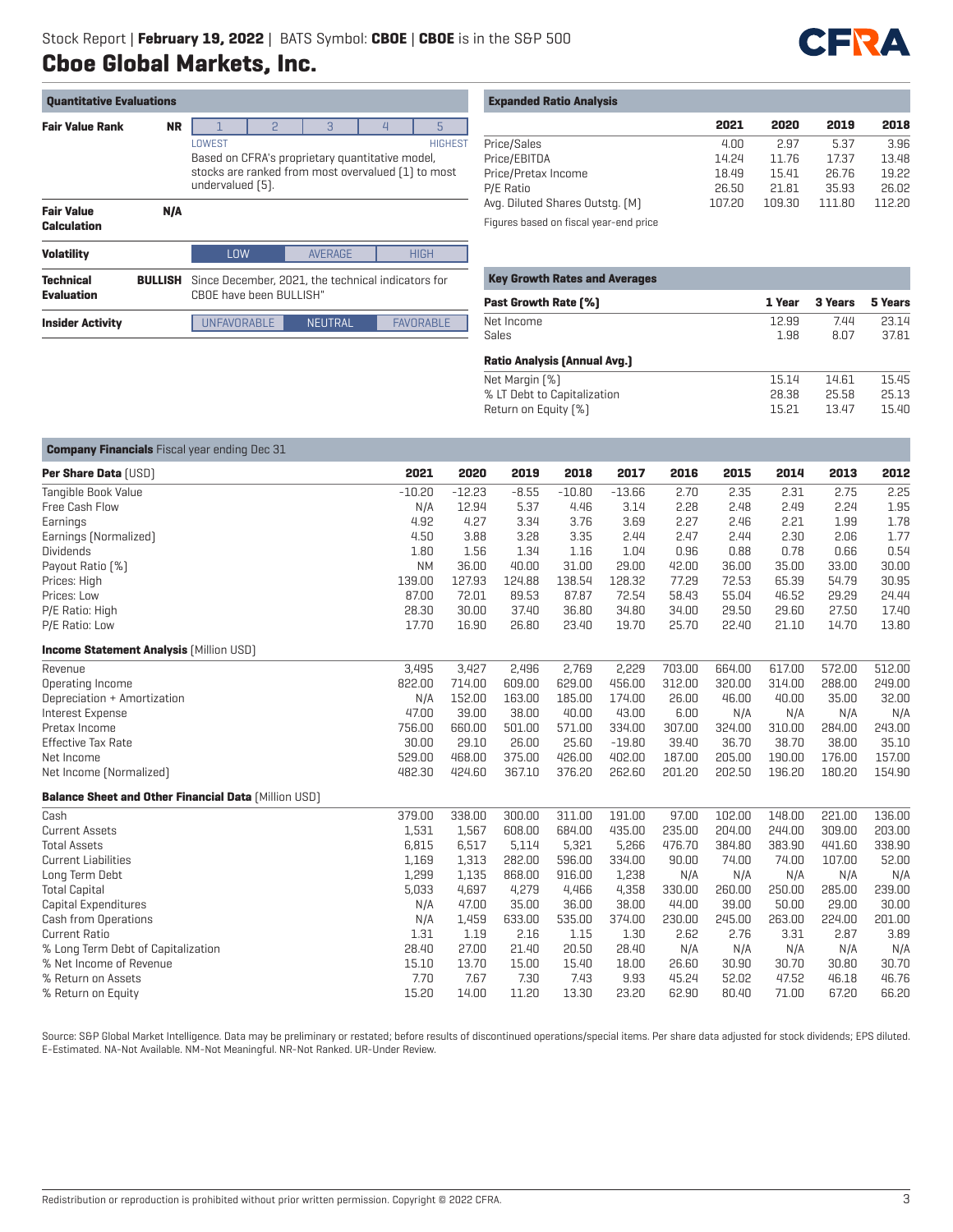

## **Sub-Industry Outlook**

We have a neutral fundamental outlook on the financial exchanges & data sub-industry for the next 12 months. Our outlook is positive for the exchanges but is offset by a negative outlook for data providers, largely driven by a negative fundamental view of the credit rating agencies.

We see strong trading volume in 2022 as we see mid-single digit growth Y/Y for cash equities and equity derivatives, and low double digit growth for interest rate products. As markets make new highs and exchanges benefit from heightened IPO issuance, we also see increased volatility with the VIX averaging in the low 20s (19.7% in 2021) in 2022 as investors reassess what we see as elevated valuations against the high probability of several rate hikes.

Exchanges with more exposure to cash equity products like options on stocks, ETFs, and Indexes may fare better with the rise in volatility. We note that exchanges with significant exposure to interest rate products previously saw a severe decline in demand for these hedging products as the Fed initially indicated it would not raise rates until at least 2023. Given the uncertainty around Omicron and inflation, the Fed may have to be very active in 2022, which we view as a positive as companies will want to hedge against this uncertainty.

An industry disrupter is dark pool providers, which has been taking market share in past years from the NYSE and NASDAQ. Dark pools, or offexchange markets, have gone from 27% market share in 2008 to approximately 40% at year end 2021.

We see exchanges continuing to seek to diversify their revenue sources with non-transaction, recurring data subscriptions rather than be subject to market volume fluctuations. We believe the companies that succeed in this area will see multiple expansion with higher client retention rates, recurring revenue rise and reduced exposure to swings in trading volume.

We continue to monitor the rise of cryptocurrency futures and whether they will bring a new source

of trading revenue for exchanges. ICE successfully launched new futures and is the first to offer custody and physical settlement in Bitcoin. CME has added Bitcoin options on its existing futures and recently introduced micro-Bitcoin futures contracts as well as Ether futures. While CBOE abandoned Bitcoin futures in 2019, it has returned into the space with the acquisition of crypto platform ErisX.

Data providers, largely the rating agencies, have fared well given the record amount of debt issuance as corporations and governments took advantage of record low interest rates. Debt issuance surged in the wake of Covid-19 as companies scrambled to raise cash and build up as much liquidity as possible to combat the economic downturn; however, we think debt issuance will fall about 2% in 2022 as many companies likely pulled forward their debt issuances. We note corporate debt-to-GDP is off its high of 57% in Q2 2020 but still elevated at 49% as of Q3 2021, which is higher than the past two credit cycle peaks of 45%. Therefore, we think debt issuance levels will begin to normalize, which is about 50-60% of total revenue for credit rating agencies.

The Financial Exchanges & Data sub-industry was up 30.2% in 2021, compared to the Financials sector up 32.0% and the S&P Composite 1500 up 26.7%. For the full-year 2020, the sub-industry rose 17.9%, compared to the Financials sector down 4.4% and the S&P 1500 up 15.8%.

#### **/ Alexander Yokum**

## **Industry Performance**

 **GICS Sector: Financials**

 **Sub-Industry: Financial Exchanges and Data**

Based on S&P 1500 Indexes



sufficient historical index data.

All Sector & Sub-Industry information is based on the Global Industry Classification Standard (GICS).

Past performance is not an indication of future performance and should not be relied upon as such.

**Source: CFRA, S&P Global Market Intelligence**

#### **Sub-Industry: Financial Exchanges and Data Peer Group\*: Financial Exchanges and Data**

| Peer Group                       | <b>Stock</b><br>Symbol | <b>Exchange Currency</b> |            | Recent<br><b>Stock</b><br>Price | Stk. Mkt.<br>Cap. [M] | 30-Dav<br>Price<br>Chg. [%] Chg. [%] | 1-Year<br>Price | P/E<br>Ratio | Fair<br>Value<br>Calc. | [%] | Return<br><b>Yield on Equity</b><br>[%] | LTD to<br>Cap (%) |
|----------------------------------|------------------------|--------------------------|------------|---------------------------------|-----------------------|--------------------------------------|-----------------|--------------|------------------------|-----|-----------------------------------------|-------------------|
| <b>Choe Global Markets, Inc.</b> | <b>CBOE</b>            | <b>BATS</b>              | <b>USD</b> | 118.81                          | 12,670.0              | $-1.2$                               | 19.3            | 24.0         | N/A                    | 1.6 | 15.2                                    | 28.4              |
| <b>ASX Limited</b>               | ASXF.Y                 | <b>OTCPK</b>             | <b>USD</b> | 58.44                           | 11,383.0              | $-10.4$                              | 9.2             | 32.0         | N/A                    | 2.7 | 13.1                                    | 1.6               |
| B3 S.A. - Brasil, Bolsa, Balcão  | BOLS.Y                 | <b>OTCPK</b>             | USD        | 7.31                            | 14,800.0              | 12.1                                 | N/A             | 16.0         | N/A                    | 5.0 | 19.9                                    | 29.3              |
| Euronext N.V.                    | <b>EUXT.F</b>          | <b>OTCPK</b>             | USD        | 93.65                           | 10,255.0              | $-3.6$                               | $-17.4$         | 19.0         | N/A                    | N/A | 17.5                                    | 45.1              |
| FactSet Research Systems Inc.    | <b>FDS</b>             | <b>NYSE</b>              | USD        | 403.01                          | 15,233.0              | $-6.2$                               | 26.5            | 38.0         | 276.97                 | 0.8 | 39.6                                    | 42.1              |
| Japan Exchange Group, Inc.       | JPXG.Y                 | <b>OTCPK</b>             | <b>USD</b> | 9.63                            | 10,302.0              | $-6.4$                               | $-16.3$         | 23.0         | N/A                    | N/A | 16.9                                    | 5.5               |
| MarketAxess Holdings Inc.        | <b>MKTX</b>            | NasdagGS                 | <b>USD</b> | 372.01                          | 14,146.0              | $-0.4$                               | $-31.6$         | 55.0         | 187.44                 | 0.8 | 25.8                                    | 7.8               |
| Morningstar, Inc.                | <b>MORN</b>            | NasdagGS                 | <b>USD</b> | 273.89                          | 11,803.0              | $-5.3$                               | 9.9             | 56.0         | N/A                    | 0.5 | 16.6                                    | 25.9              |
| Singapore Exchange Limited       | SPXC.Y                 | <b>OTCPK</b>             | USD        | 107.03                          | 7,637.0               | 1.4                                  | $-4.4$          | 25.0         | N/A                    | 3.2 | 31.7                                    | 32.8              |
| <b>TMX Group Limited</b>         | TMXX.F                 | <b>OTCPK</b>             | USD        | 98.23                           | 5,470.0               | $-2.7$                               | $-1.2$          | 21.0         | N/A                    | 2.5 | 9.3                                     | 22.6              |
| Tradeweb Markets Inc.            | TW                     | NasdagGS                 | <b>USD</b> | 80.67                           | 16,300.0              | $-11.4$                              | 16.9            | 74.0         | 61.37                  | 0.4 | 5.3                                     | N/A               |

\*For Peer Groups with more than 10 companies or stocks, selection of issues is based on market capitalization.

NA-Not Available; NM-Not Meaningful.

Note: Peers are selected based on Global Industry Classification Standards and market capitalization. The peer group list includes companies with similar characteristics, but may not include all the companies within the sa industry and/or that engage in the same line of business.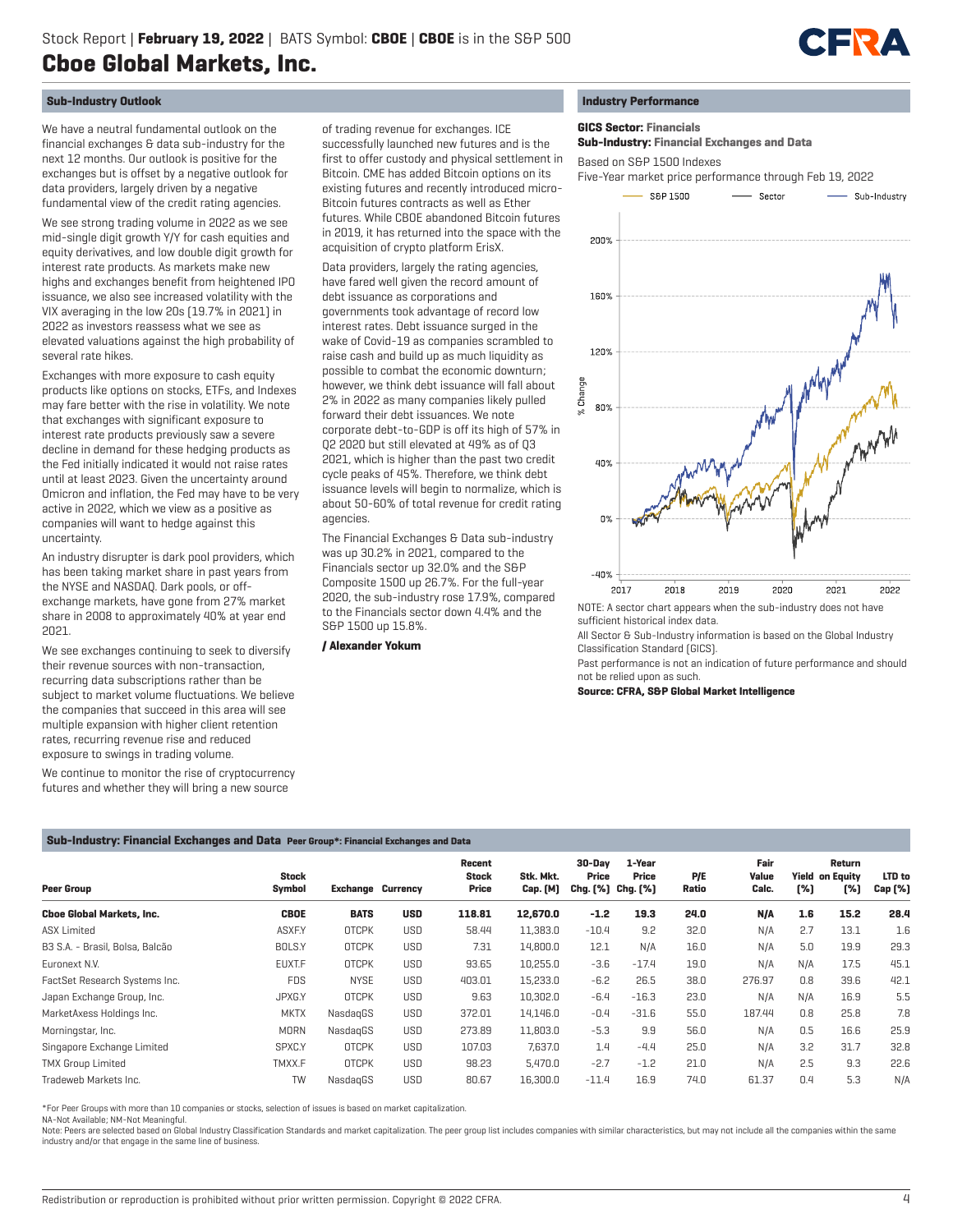

## **Analyst Research Notes and other Company News**

## **February 04, 2022**

12:17 PM ET... CFRA Reiterates Buy Opinion on Shares of Cboe Global Markets, Inc. (CBOE 116.77\*\*\*\*):

We lower our 12-month target by \$5 to \$140 on a P/E of 21.6x our '23 estimate, a thinner risk premium than peer average of 27.7x, given CBOE's trading products with higher volatility. We increase our '22 EPS estimate by \$0.12 to \$6.16 and start '23's at \$6.50. CBOE posts Q4 adj. EPS of \$1.70 vs. \$1.21 a year ago, \$0.16 above consensus on revenue that was up 27% Y/Y and in line with consensus. Revenue growth was driven by a 25% increase in options on higher volumes and rates. North American equities increased 24% on higher equity trading volumes and growth in subscribers. Adj. expenses increased 23% driven by acquisitions and higher compensation. We are encouraged by CBOE's focus on recurring revenue (39% of revenue in '21 vs. 37% in '20) and see 9%-10% organic growth in '22 on robust subscriber growth. With less reliance on trading volumes, we expect CBOE's current 35% discount to peers to shrink as earnings become more consistent and growth prospects remain highly attractive. / Alexander Yokum, CFA

## **November 18, 2021**

01:45 PM ET... CFRA Upgrades Opinion on Shares of CBOE Global Markets, Inc. to Buy from Hold (CBOE 128.52\*\*\*\*):

We raise our 12-month target by \$5 to \$145 on a P/E of 24.0x our '22 estimate, below larger peers, given CBOE's trading products with higher volatility. We raise '21 and '22 EPS estimates by \$0.05 and \$0.13 to \$5.79 and \$6.04, respectively. In the medium term, we believe CBOE will see low double-digit growth internationally. Yearto-date (YTD) in 2021, CBOE has entered the Japanese and Australian markets, and pending regulatory approval on NEO (Canadian exchange), will have one sixth of Canadian market share. We expect CBOE to continue to gain market share abroad through its superior technology and the planned introduction of its BIDS blocktrading platform in Asia. We believe CBOE has an attractive opportunity with its new nano contracts, expected to launch in early '22. The contracts will target retail investors and Webull (electronic trading platform) has already committed to using the contracts. We see other larger players quickly adopting the nano product, resulting in a new revenue growth opportunity. / Alexander Yokum, CFA

## **October 29, 2021**

02:27 PM ET... CFRA Reduces Opinion on Shares CBOE Global Markets, Inc. to Hold from Buy (CBOE 130.36\*\*\*):

We raise our 12-month target price by \$10 to \$140 on P/E of 23.7x our '22 estimate, slightly below its larger peers, noting a 1.5% dividend yield. We raise '21 and '22 EPS estimates by \$0.26 and \$0.25 to \$5.74 and \$5.91. CBOE reported mostly in-line Q3 results with adjusted EPS of \$1.45 vs. year-ago \$1.11, \$0.01 above the consensus estimate. Revenue benefited from options (+30% Y/Y) on higher volume and rates, although we note market share declined to 31.3% (vs. year-ago 32.4%). Also, we see revenue gains at North American equities (+13% Y/Y), futures (+24%) and global FX (+8%) mostly benefiting from higher fees on volume gains, and Europe and Asia Pacific (+53% Y/Y) reflected the addition of Chi-X Asia Pacific in July. Expenses were up 29% Y/Y, largely due to the acquisitions, which we do not find worrisome as CBOE continues to invest; expenses ex-acquisitions were up 17%. CBOE now sees its '22 recurring non-transaction revenue growth at 18% (vs. prior 15%-16%) , with organic growth of 14% (vs. 12%-13%). / Tuna N. Amobi, CFA, CPA

## **July 30, 2021**

## 11:44 AM ET... CFRA Reiterates Buy Opinion on Shares of Cboe Global Markets, Inc. (CBOE 118.86\*\*\*\*):

CBOE reported second quarter results that came in slightly above expectations with Q2 EPS of \$1.38 vs. \$1.31, \$0.02 above consensus on revenue that was up 18% Y/Y and 1% above consensus. Revenue was driven by a 19% increase in options on higher volume and rates, although we note market share declined to 30.4% in Q2 vs. the 35.2% share a year ago. North American equities were down 2% but futures were up 31% on higher volumes in VIX futures. Expenses were up 34% Y/Y largely due to the acquisitions, which we do not find worrisome as CBOE continues to invest; expenses ex-acquisitions were up 16%. We still see the expectations of low single-digit top-line growth and very moderate margin expansion embedded in CBOE's share price as something CBOE could exceed, particularly if or when we see a return of volatility in the markets. We raise our target price by \$12 to \$130, equal to 23.0x our 2022 EPS estimate that we raise by \$0.20 to \$5.66; we raise 2021 by \$0.18 to \$5.48. / Chris Kuiper, CFA

#### **April 30, 2021**

03:37 PM ET... CFRA Reiterates Buy Opinion on Shares of Cboe Global Markets, Inc. (CBOE 106.02\*\*\*\*):

We raise our target price by \$20 to \$118 per share based on our DCF analysis assuming mid-single-digit top-line growth and moderately expanding margins. We raise our 2021 EPS estimate by \$0.17 to \$5.30 and by \$0.10 to \$5.46 for 2022. CBOE reported Q1 adjusted EPS of \$1.53 vs. \$1.65, \$0.13 above consensus on revenue that was up 2% Y/Y and 4% above expectations. Option revenue was down 4% as average daily trading volume was up 18%, offset by rates per contract down 24%. Futures revenue was down 24% as volume and rates were lower while American Equities revenue was the bright spot, up 11%, while Europe contributed 61% growth due to the EuroCCP acquisition. While volumes looked lackluster on a Y/ Y basis, we note this was against strong Q1 2020 volumes; Q/Q volumes were much higher and more indicative of future growth ahead in our opinion. We think expectations for shares are low and see CBOE exceeding them with higher top line growth given expansion and higher trading as well as expanding margins. / Chris Kuiper, CFA

## **February 05, 2021**

02:13 PM ET... CFRA Reiterates Buy Opinion on Shares of Cboe Global Markets, Inc. (CBOE 89.99\*\*\*\*):

We maintain our target price of \$98 per share based on our DCF analysis assuming mid-single-digit top-line growth and stable margins. We raise our 2021 EPS estimate by \$0.15 to \$5.13 and by \$0.30 to \$5.36 for 2022. CBOE reported Q4 adjusted EPS of \$1.21 vs. \$1.21, \$0.02 below consensus on revenue that was up 10% Y/Y and in-line with consensus. Option revenue was up 17% as average daily trading volume was up 41% but offset by rates per contract down 19%. Futures revenue was down 30% as volume and rates were lower while American Equities revenue shrank 2%. We were disappointed with the continued market share decline in both options and equities, but think shares have now declined to the point where expectations are low and think CBOE could surpass them, especially if volatility rises in 2021 or institutional buying comes back in. We note in January volume has already increased markedly in VIX futures and options. / Chris Kuiper, CFA

## **October 30, 2020**

02:08 PM ET... CFRA Reiterates Buy Opinion on Shares of Cboe Global Markets, Inc. (CBOE 79.22\*\*\*\*):

We trim our target price by \$14 to \$98, equal to 19.7x our 2021 EPS estimate. We maintain our 2020 EPS estimate of \$5.22, trim our 2021 estimate by \$0.02 to \$4.98, and start 2022 at \$5.06. CBOE reported Q3 adjusted EPS of \$1.11 vs. \$1.29, \$0.04 above consensus. Option revenue was up 1% as average daily volume (ADV) increases of 24% were offset by a 27% decline in rate per contract (RPC); market share was 32% vs. 39% a year ago. Futures revenue declined 39% as ADV tumbled 38% and was compounded by a 13% drop in RPC due to the launch of mini VIX futures. Equity revenue grew 1% but market share is now at 15% vs. 17% a year ago. CBOE has adjusted prices to try to maintain market share but faces competition from three exchanges that launched in September. CBOE has benefitted from the influx in retail trading, but this has been offset by a decline in institutional trading. However, we find shares attractive as expectations appear to be low with the potential for institutional volume to return along with volatility. / Chris Kuiper, CFA

Note: Research notes reflect CFRA's published opinions and analysis on the stock at the time the note was published. The note reflects the views of the equity analyst as of the date and time indicated in the note, and may not reflect CFRA's current view on the company.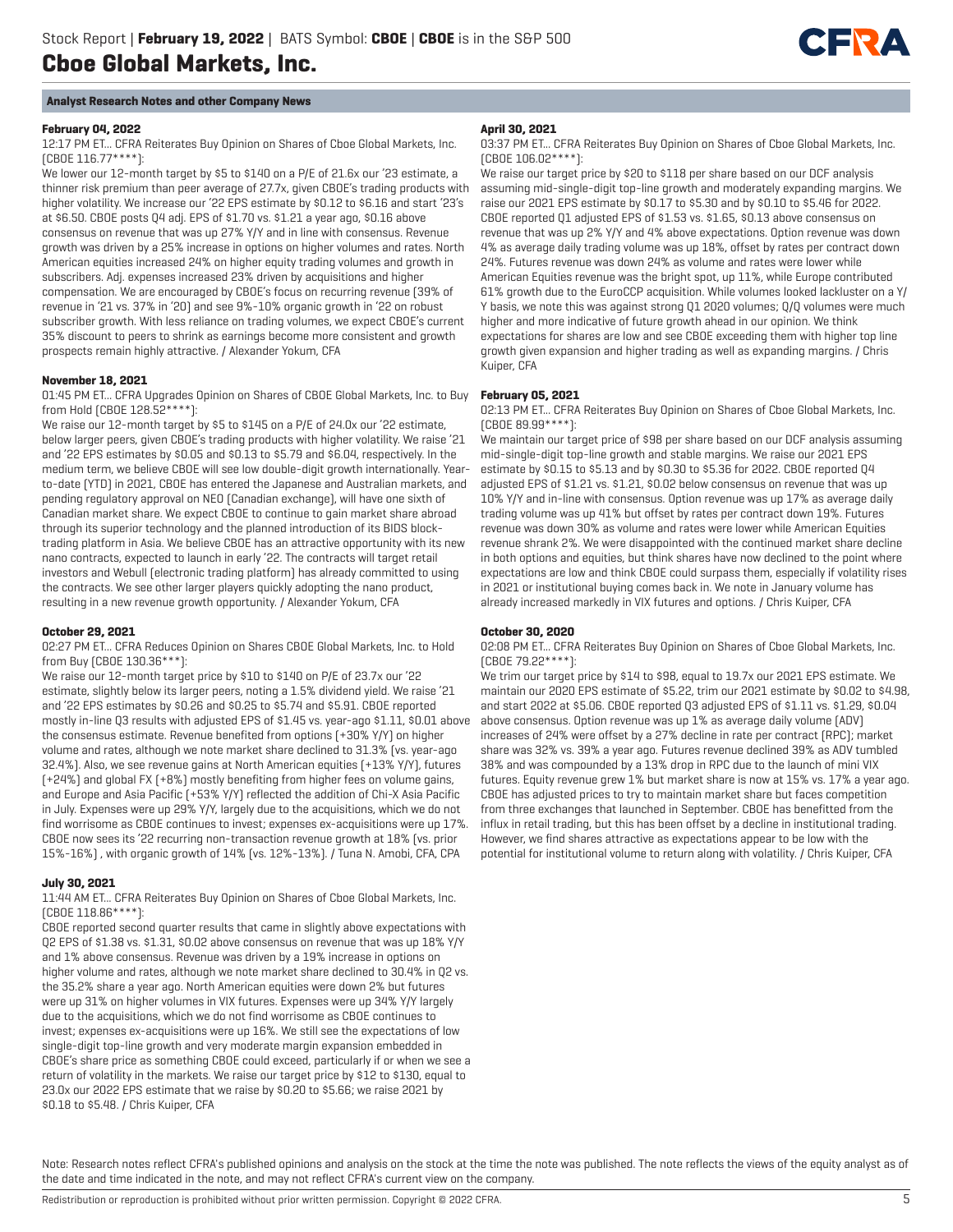

## **Analysts Recommendations**



|            | No. of                 |            |            |             |
|------------|------------------------|------------|------------|-------------|
|            | <b>Recommendations</b> | % of Total | 1 Mo.Prior | 3 Mos.Prior |
| Buy        | 6                      | 38         | 6          | 6           |
| Buy/Hold   |                        | 6          |            |             |
| Hold       |                        | 31         | 4          |             |
| Weak hold  |                        | 13         | 2          |             |
| Sell       |                        | 6          |            |             |
| No Opinion |                        | 6          |            |             |
| Total      | 16                     | 100        | 15         | 15          |

#### **Wall Street Consensus Estimates** Current Year \*\*\*\*\* Estimates Previous Year -Next Year  $\bullet$   $\bullet$   $\bullet$   $\bullet$ Actual (Normalized Diluted)  $\Omega$  $\overline{N}$  $\overline{D}$ F  $M$  $\overline{A}$ M J.  $\mathbf{J}$  $\overline{A}$  $\overline{\mathbf{s}}$  $\overline{0}$ N  $\overline{D}$  $\overline{1}$  $\overline{F}$  $\overline{1}$ 2021 **Fiscal Year Avg Est. High Est. Low Est. # of Est. Est. P/E** 2023 6.48 6.88 6.11 14 18.28

| 2022            | G 12        | 6.37                | 5.94                                               | 15                       | 19.34                    |
|-----------------|-------------|---------------------|----------------------------------------------------|--------------------------|--------------------------|
| 2023 vs. 2022   | A.6%        | $\blacktriangle$ 8% | $\blacktriangle$ 3%                                | $\blacktriangledown$ -7% | $\blacktriangledown$ -6% |
| 01'23           | 1.62        | 1.69                | 1.52                                               |                          | 72.98                    |
| 01'22           | 1.62        | 1.79                | 1.54                                               | 14                       | 73.24                    |
| Q1'23 vs. Q1'22 | <b>A</b> 0% | ▼ -6%               | $\blacktriangledown$ -1% $\blacktriangledown$ -50% |                          | $\blacktriangledown$ -0% |

Forecasts are not reliable indicator of future performance.

Note: A company's earnings outlook plays a major part in any investment decision. S&P Global Market Intelligence organizes the earnings estimates of over 2,300 Wall Street analysts, and provides their consensus of earnings over the next two years, as well as how those earnings estimates have changed over time. Note that the information provided in relation to consensus estimates is not intended to predict actual results and should not be taken as a reliable indicator of future performance.

**Note: For all tables, graphs and charts in this report that do not cite any reference or source, the source is S&P Global Market Intelligence.**

## **Wall Street Consensus Opinion**

## **Buy/Hold**

**Wall Street Consensus vs. Performance**

For fiscal year 2022, analysts estimate that CBOE will earn USD 6.12. For fiscal year 2023, analysts estimate that CBOE's earnings per share will grow by 5.83% to USD 6.48.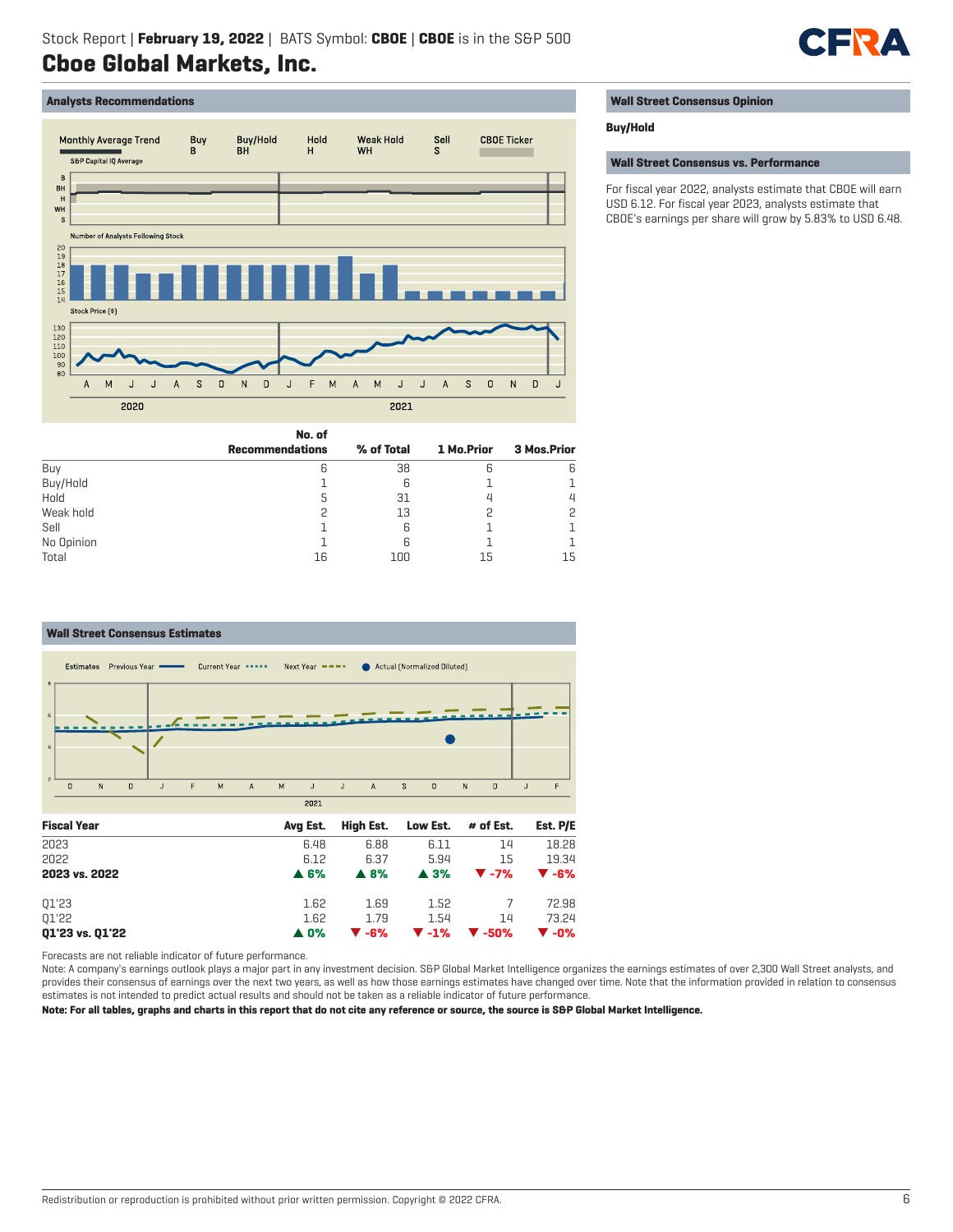

## **Glossary**

## **STARS**

Since January 1, 1987, CFRA Equity and Fund Research Services, and its predecessor S&P Capital IQ Equity Research has ranked a universe of U.S. common stocks, ADRs (American Depositary Receipts), and ADSs (American Depositary Shares) based on a given equity's potential for future performance. Similarly, we have ranked Asian and European equities since June 30, 2002. Under proprietary STARS (Stock Appreciation Ranking System), equity analysts rank equities according to their individual forecast of an equity's future total return potential versus the expected total return of a relevant benchmark (e.g., a regional index (MSCI AC Asia Pacific Index, MSCI AC Europe Index or S&P 500® Index)), based on a 12-month time horizon. STARS was designed to help investors looking to put their investment decisions in perspective. Data used to assist in determining the STARS ranking may be the result of the analyst's own models as well as internal proprietary models resulting from dynamic data inputs.

## **S&P Global Market Intelligence's Quality Ranking**

(also known as **S&P Capital IQ Earnings & Dividend Rankings**) - Growth and S&P Capital IQ Earnings & Dividend Rankings stability of earnings and dividends are deemed key elements in establishing S&P Global Market Intelligence's earnings and dividend rankings for common stocks, which are designed to capsulize the nature of this record in a single symbol. It should be noted, however, that the process also takes into consideration certain adjustments and modifications deemed desirable in establishing such rankings. The final score for each stock is measured against a scoring matrix determined by analysis of the scores of a large and representative sample of stocks. The range of scores in the array of this sample has been aligned with the following ladder of rankings:

- A+ Highest B Below Average
- A High B- Lower
- A Above C Lowest
- B+ Average D In Reorganization
- 
- NC Not Ranked

## **EPS Estimates**

CFRA's earnings per share (EPS) estimates reflect analyst projections of future EPS from continuing operations, and generally exclude various items that are viewed as special, non-recurring, or extraordinary. Also, EPS estimates reflect either forecasts of equity analysts; or, the consensus (average) EPS estimate, which are independently compiled by S&P Global Market Intelligence, a data provider to CFRA. Among the items typically excluded from EPS estimates are asset sale gains; impairment, restructuring or merger-related charges; legal and insurance settlements; in process research and development expenses; gains or losses on the extinguishment of debt; the cumulative effect of accounting changes; and earnings related to operations that have been classified by the company as discontinued. The inclusion of some items, such as stock option expense and recurring types of other charges, may vary, and depend on such factors as industry practice, analyst judgment, and the extent to which some types of data is disclosed by companies.

## **12-Month Target Price**

The equity analyst's projection of the market price a given security will command 12 months hence, based on a combination of intrinsic, relative, and private market valuation metrics, including Fair Value.

## **Abbreviations Used in Equity Research Reports**

CAGR - Compound Annual Growth Rate CAPEX - Capital Expenditures CY - Calendar Year DCF - Discounted Cash Flow DDM - Dividend Discount Model EBIT - Earnings Before Interest and Taxes EBITDA - Earnings Before Interest, Taxes, Depreciation & Amortization EPS - Earnings Per Share EV - Enterprise Value FCF - Free Cash Flow FFO - Funds From Operations FY - Fiscal Year P/E - Price/Earnings P/NAV - Price to Net Asset Value PEG Ratio - P/E-to-Growth Ratio PV - Present Value R&D - Research & Development ROCE - Return on Capital Employed ROE Return on Equity ROI - Return on Investment ROIC - Return on Invested Capital ROA - Return on Assets SG&A - Selling, General & Administrative Expenses SOTP - Sum-of-The-Parts WACC - Weighted Average Cost of Capital

## **Dividends on American Depository Receipts (ADRs) and American Depository Shares (ADSs) are net of taxes (paid in the country of origin).**

## **Qualitative Risk Assessment**

Reflects an equity analyst's view of a given company's operational risk, or the risk of a firm's ability to continue as an ongoing concern. The Qualitative Risk Assessment is a relative ranking to the U.S. STARS universe, and should be reflective of risk factors related to a company's operations, as opposed to risk and volatility measures associated with share prices. For an ETF this reflects on a capitalization-weighted basis, the average qualitative risk assessment assigned to holdings of the fund.

## **STARS Ranking system and definition:**

## **\*\*\*\*\* 5-STARS (Strong Buy):**

Total return is expected to outperform the total return of a relevant benchmark, by a notable margin over the coming 12 months, with shares rising in price on an absolute basis.

## $\star \star \star \star \star 4$ -STARS [Buy]:

Total return is expected to outperform the total return of a relevant benchmark over the coming 12 months.

## $\star \star \star \star \star 3$ -STARS (Hold):

Total return is expected to closely approximate the total return of a relevant benchmark over the coming 12 months.

## $\star\star\star\star\star$  2-STARS [Sell]:

Total return is expected to underperform the total return of a relevant benchmark over the coming 12 months.

## $\star \star \star \star \star \mathbf{1}$ -STAR (Strong Sell):

Total return is expected to underperform the total return of a relevant benchmark by a notable margin over the coming 12 months, with shares falling in price on an absolute basis.

## **Relevant benchmarks:**

In North America, the relevant benchmark is the S&P 500 Index, in Europe and in Asia, the relevant benchmarks are the MSCI AC Europe Index and the MSCI AC Asia Pacific Index, respectively.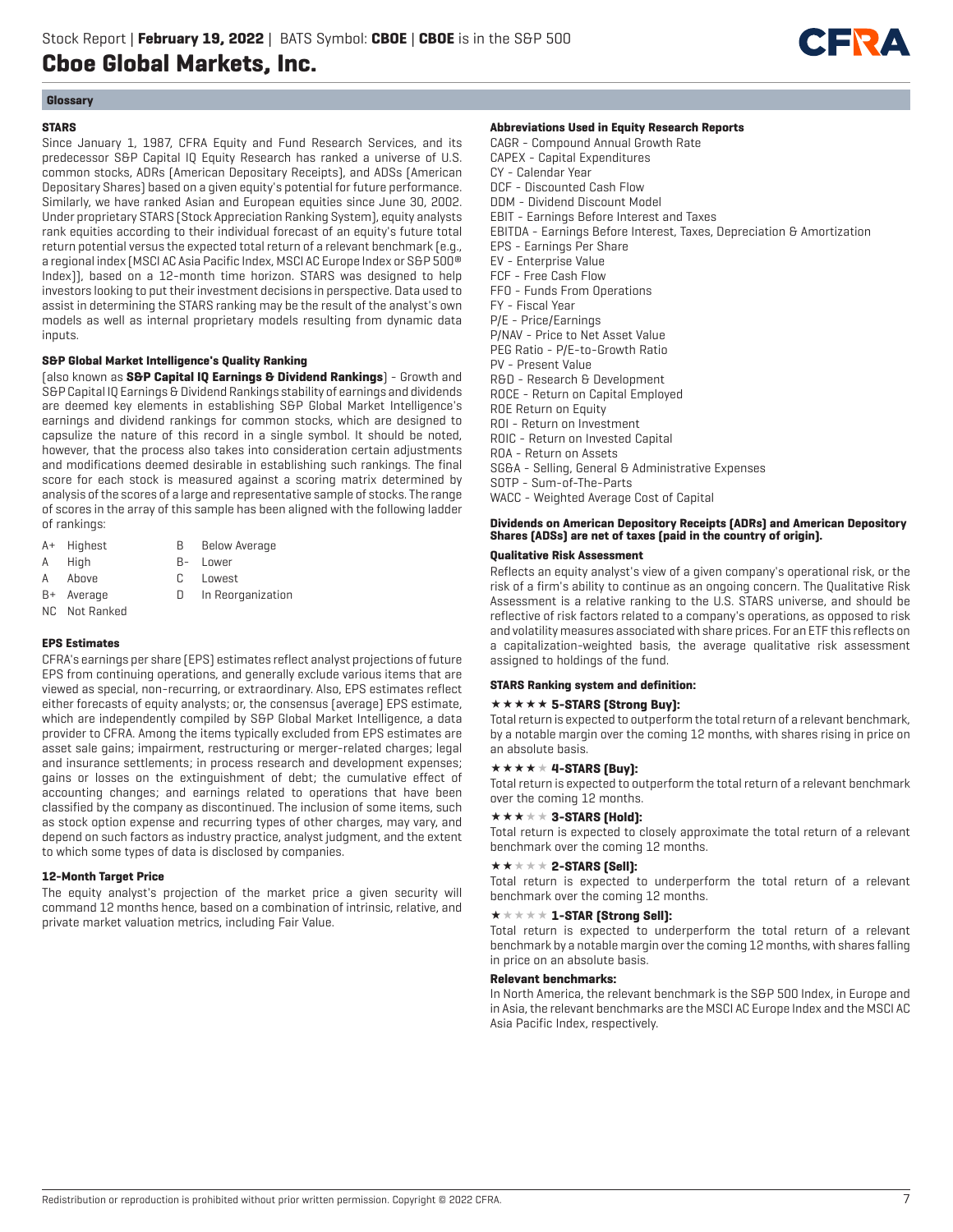

## **Disclosures**

Stocks are ranked in accordance with the following ranking methodologies:

#### **STARS Stock Reports:**

Qualitative STARS rankings are determined and assigned by equity analysts. For reports containing STARS rankings refer to the Glossary section of the report for detailed methodology and the definition of STARS rankings.

## **Quantitative Stock Reports:**

Quantitative rankings are determined by ranking a universe of common stocks based on 5 measures or model categories: Valuation, Quality, Growth, Street Sentiment, and Price Momentum. In the U.S., a sixth sub-category for Financial Health will also be displayed. Percentile scores are used to compare each company to all other companies in the same universe for each model category. The five (six) model category scores are then weighted and rolled up into a single percentile ranking for that company. For reports containing quantitative rankings refer to the Glossary section seof the report for detailed methodology and the definition of Quantitative rankings.

## **STARS Stock Reports and Quantitative Stock Reports:**

The methodologies used in STARS Stock Reports and Quantitative Stock Reports (collectively, the "Research Reports") reflect different criteria, assumptions and analytical methods and may have differing rankings. The methodologies and data used to generate the different types of Research Reports are believed by the author and distributor reasonable and appropriate. Generally, CFRA does not generate reports with different ranking methodologies for the same issuer. However, in the event that different methodologies or data are used on the analysis of an issuer, the methodologies may lead to different views on the issuer, which may at times result in contradicting assessments of an issuer. CFRA reserves the right to alter, replace or vary models, methodologies or assumptions from time to time and without notice to clients.

## **STARS Stock Reports:**

Global STARS Distribution as of February 08, 2022

| Ranking | <b>North America</b> | <b>Europe</b> | Asia   | Global |
|---------|----------------------|---------------|--------|--------|
| Buv     | 43.8%                | 46.2%         | 40.0%  | 43.4%  |
| Hold    | 50.0%                | 47.4%         | 55.7%  | 50.7%  |
| Sell    | 6.2%                 | 6.4%          | 4.3%   | 5.9%   |
| Total   | 100.0%               | 100.0%        | 100.0% | 100.0% |

#### **Analyst Certification:**

**STARS Stock Reports are prepared by the equity research analysts of CFRA and its affiliates and subsidiaries. Quantitative Stock Reports are prepared by CFRA. All of the views expressed in STARS Stock Reports accurately reflect the research analyst's personal views regarding any and all of the subject securities or issuers; all of the views expressed in the Quantitative Stock Reports accurately reflect the output of CFRA's algorithms and programs. Analysts generally update STARS Stock Reports at least four times each year. Quantitative Stock Reports are generally updated weekly. No part of analysts' or CFRA's compensation was, is, or will be directly or indirectly related to the specific rankings or views expressed in any Stock Report.**

## **About CFRA Equity Research:**

This Research Report is published and originally distributed by Accounting Research & Analytics, LLC d/b/a CFRA ("CFRA US"), with the following exceptions: In the UK/EU/EEA, it is published and originally distributed by CFRA UK Limited ("CFRA UK"), which is regulated by the Financial Conduct Authority (No. 775151), and in Malaysia by CFRA MY Sdn Bhd (Company No. 683377-A) ("CFRA Malaysia"), which is regulated by Securities Commission Malaysia, (No. CMSL/A0181/2007) under license from CFRA US. These parties and their subsidiaries maintain no responsibility for reports redistributed by third parties such as brokers or financial advisors.

#### **General Disclosure**

#### **Notice to all jurisdictions:**

Where Research Reports are made available in a language other than English and in the case of inconsistencies between the English and translated versions of a Research Report, the English version will control and supersede any ambiguities between such versions. Neither CFRA nor its affiliates guarantee the accuracy of any translation.

The content of this report and the opinions expressed herein are those of CFRA based upon publicly-available information that CFRA believes to be reliable and the opinions are subject to change without notice. This analysis has not been submitted to, nor received approval from, the United States Securities and Exchange Commission or any other regulatory body. CFRA AND ALL RELATED ENTITIES SPECIFICALLY DISCLAIM ALL WARRANTIES, EXPRESS OR IMPLIED, to the full extent permitted by law, regarding the accuracy, completeness, or usefulness of this information and assumes no liability with respect to the consequences of relying on this information for investment or other purposes.

No content in this Research Report may be modified, reverse engineered, reproduced or distributed in any form by any means, or stored in a database or retrieval system, without the prior written permission of CFRA, or used for any unlawful or unauthorized purposes. Neither CFRA nor its third-party providers, as well as its/their directors, officers, shareholders, employees or agents, guarantee the accuracy, completeness, timeliness or availability of the content herein

#### **Past performance is not necessarily indicative of future results.**

This document may contain forward-looking statements or forecasts; such forecasts are

not a reliable indicator of future performance.

This report is not intended to, and does not, constitute an offer or solicitation to buy and sell securities or engage in any investment activity. This report is for informational purposes only. Statements in this report are not made with respect to any particular investor or type of investor. Securities, financial instruments or strategies mentioned herein may not be suitable for all investors and this material is not intended for any specific investor and does not take into account an investor's particular investment objectives, financial situations or needs. Before acting on anything in this report, you should consider whether it is suitable for your particular circumstances and, if necessary, seek professional advice. CFRA may license certain intellectual property or provide services to, or otherwise have a business relationship with, certain issuers of securities that are the subject of CFRA research reports, including exchange-traded investments whose investment objective is to substantially replicate the returns of a proprietary index of CFRA. In cases where CFRA is paid fees that are tied to the amount of assets invested in a fund or the volume of trading activity in a fund, investment in the fund may result in CFRA receiving compensation in addition to the subscription fees or other compensation for services rendered by CFRA, however, no part of CFRA's compensation for services is tied to any particular viewpoint or rating. Additional information on a subject company may be available upon request.

CFRA's financial data provider is S&P Global Market Intelligence. THIS DOCUMENT CONTAINS COPYRIGHTED AND TRADE SECRET MATERIAL DISTRIBUTED UNDER LICENSE FROM S&P GLOBAL MARKET INTELLIGENCE. FOR RECIPIENT'S INTERNAL USE ONLY.

The Global Industry Classification Standard (GICS®) was developed by and/or is the exclusive property of MSCI, Inc. and S&P Global Market Intelligence. GICS is a service mark of MSCI and S&P Global Market Intelligence and has been licensed for use by CFRA.

#### **Other Disclaimers and Notices**

Certain information in this report is provided by S&P Global, Inc. and/or its affiliates and subsidiaries (collectively "S&P Global"). Such information is subject to the following disclaimers and notices: "Copyright © 2018, S&P Global Market Intelligence (and its affiliates as applicable). All rights reserved. Nothing contained herein is investment advice and a reference to a particular investment or security, a credit rating or any observation concerning a security or investment provided by S&P Global is not a recommendation to buy, sell or hold such investment or security or make any other investment decisions. This may contain information obtained from third parties, including ratings from credit ratings agencies. Reproduction and distribution of S&P Global's information and third party content in any form is prohibited except with the prior written permission of S&P Global or the related third party, as applicable. Neither S&P Global nor its third party providers guarantee the accuracy, completeness, timeliness or availability of any information, including ratings, and are not responsible for any errors or omissions (negligent or otherwise), regardless of the cause, or for the results obtained from the use of such information or content. S&P GLOBAL AND ITS THIRD PARTY CONTENT PROVIDERS GIVE NO EXPRESS OR IMPLIED WARRANTIES, INCLUDING, BUT NOT LIMITED TO, ANY WARRANTIES OF MERCHANTABILITY OR FITNESS FOR A PARTICULAR PURPOSE OR USE AND ALL S&P INFORMATION IS PROVIDED ON AN AS-IS BASIS. S&P GLOBAL AND ITS THIRD PARTY CONTENT PROVIDERS SHALL NOT BE LIABLE FOR ANY DIRECT, INDIRECT, INCIDENTAL, EXEMPLARY, COMPENSATORY, PUNITIVE, SPECIAL OR CONSEQUENTIAL DAMAGES, COSTS, EXPENSES, LEGAL FEES, OR LOSSES (INCLUDING LOST INCOME OR PROFITS AND OPPORTUNITY COSTS OR LOSSES CAUSED BY NEGLIGENCE) IN CONNECTION WITH ANY USE OF THEIR INFORMATION OR CONTENT, INCLUDING RATINGS. Credit ratings are statements of opinions and are not statements of fact or recommendations to purchase, hold or sell securities. They do not address the suitability of securities or the suitability of securities for investment purposes, and should not be relied on as investment advice."